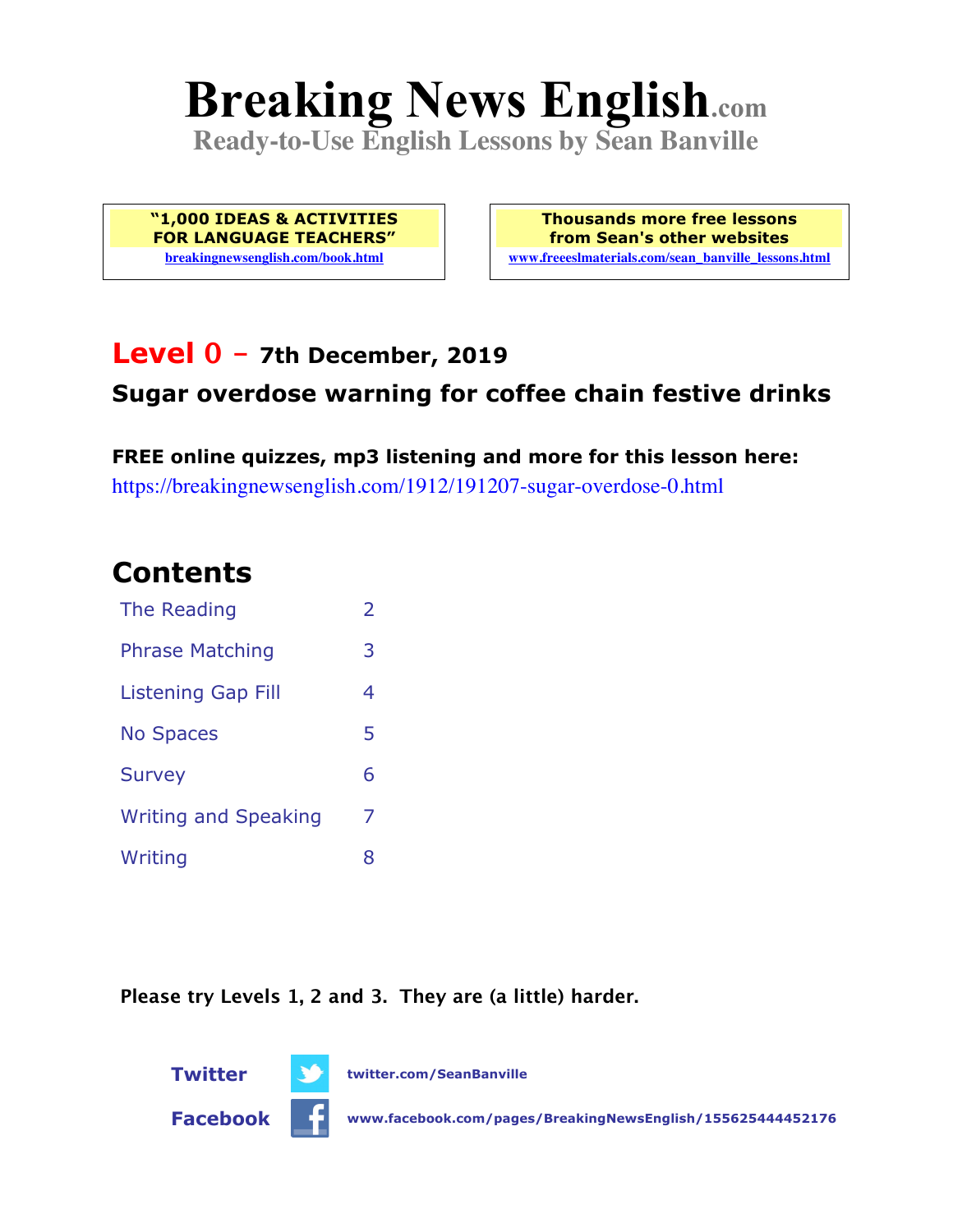### **THE READING**

From https://breakingnewsenglish.com/1912/191207-sugar-overdose-0.html

A health group warned about sugar in coffee shop drinks. Many cafes are adding extra sugar to drinks before Christmas. Action on Sugar (AOS) researched over 200 hot drinks. It said some drinks had 23 spoons of sugar. It said people with obesity, diabetes and other health problems should check what they are drinking.

Action On Sugar went to nine cafe chains. The unhealthiest drink was a Starbucks hot chocolate, with 93.7g of sugar and 758 calories - the same as three cans of Coke. Starbucks said it is reducing sugar in all its drinks. AOS said coffee chains should use less sugar. It is a big cause of obesity, type 2 diabetes and tooth decay.

Sources: https://www.**bbc.com**/news/health-50628962 https://www.**standard.co.uk**/news/uk/high-street-coffee-chains-selling-festive-drinks-whichcontain-up-to-23-spoonfuls-of-sugar-a4303391.html https://www.**huffingtonpost.co.uk**/entry/christmas-hot-drinks-sugarcontent\_uk\_5de62d91e4b0d50f32a85008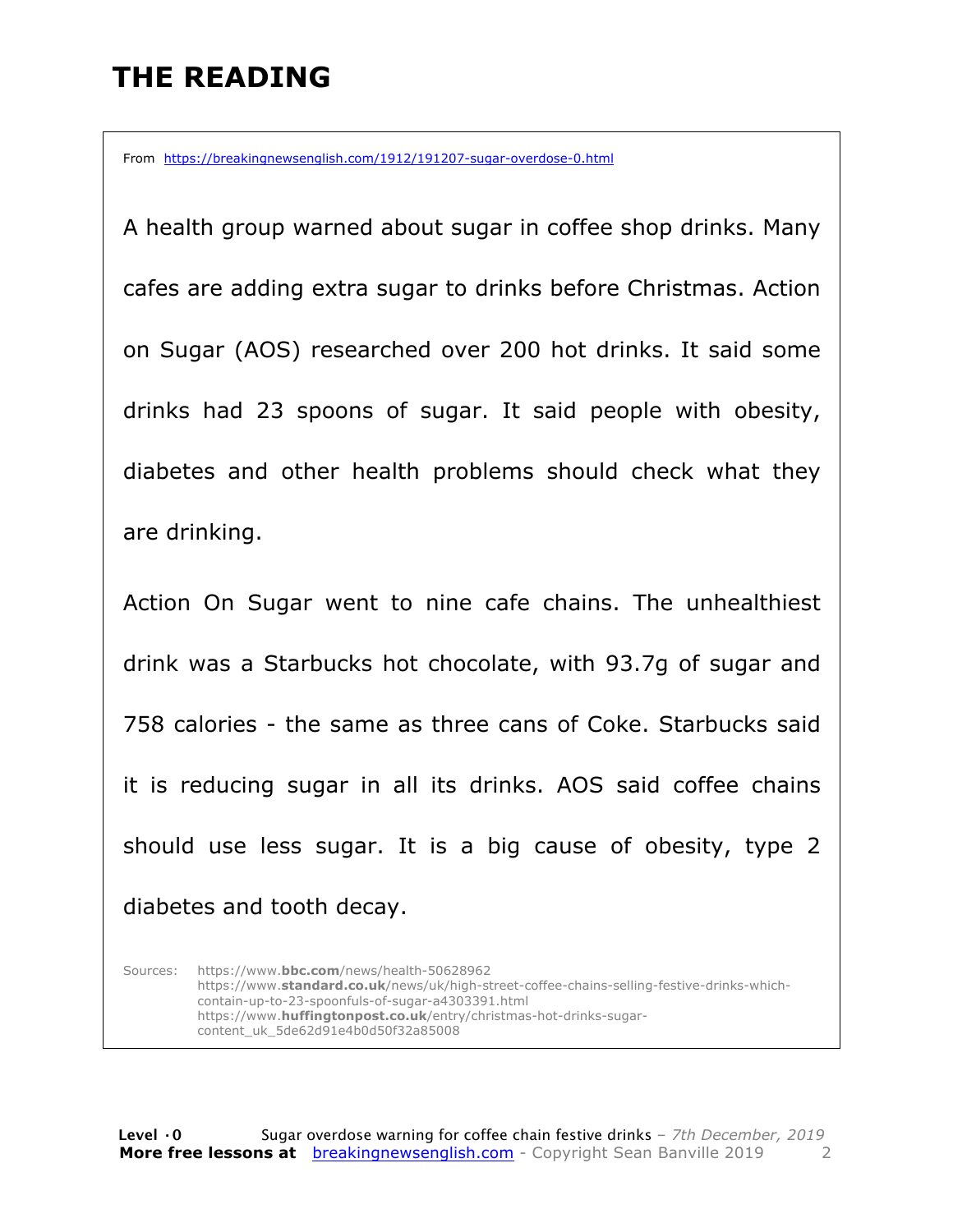## **PHRASE MATCHING**

From https://breakingnewsenglish.com/1912/191207-sugar-overdose-0.html

#### **PARAGRAPH ONE:**

| 1. A health group warned  |    | a. obesity         |
|---------------------------|----|--------------------|
| 2. coffee                 |    | b. sugar to drinks |
| 3. cafes are adding extra |    | c. are drinking    |
| 4. over 200 hot           |    | d. of sugar        |
| 5. 23 spoons              |    | e. problems        |
| 6. people with            | f. | about sugar        |
| 7. health                 |    | g. shop drinks     |
| 8. check what they        | h. | drinks             |

#### **PARAGRAPH TWO:**

|    | 1. The unhealthiest   |    | a. of obesity   |
|----|-----------------------|----|-----------------|
|    | 2. a Starbucks hot    |    | b. cans of Coke |
|    | 3. 93.7g of sugar and |    | c. decay        |
|    | 4. the same as three  |    | d. drink        |
|    | 5. use less           |    | e. 2 diabetes   |
|    | 6. It is a big cause  |    | f. 758 calories |
|    | 7. type               | g. | sugar           |
| 8. | tooth                 |    | h. chocolate    |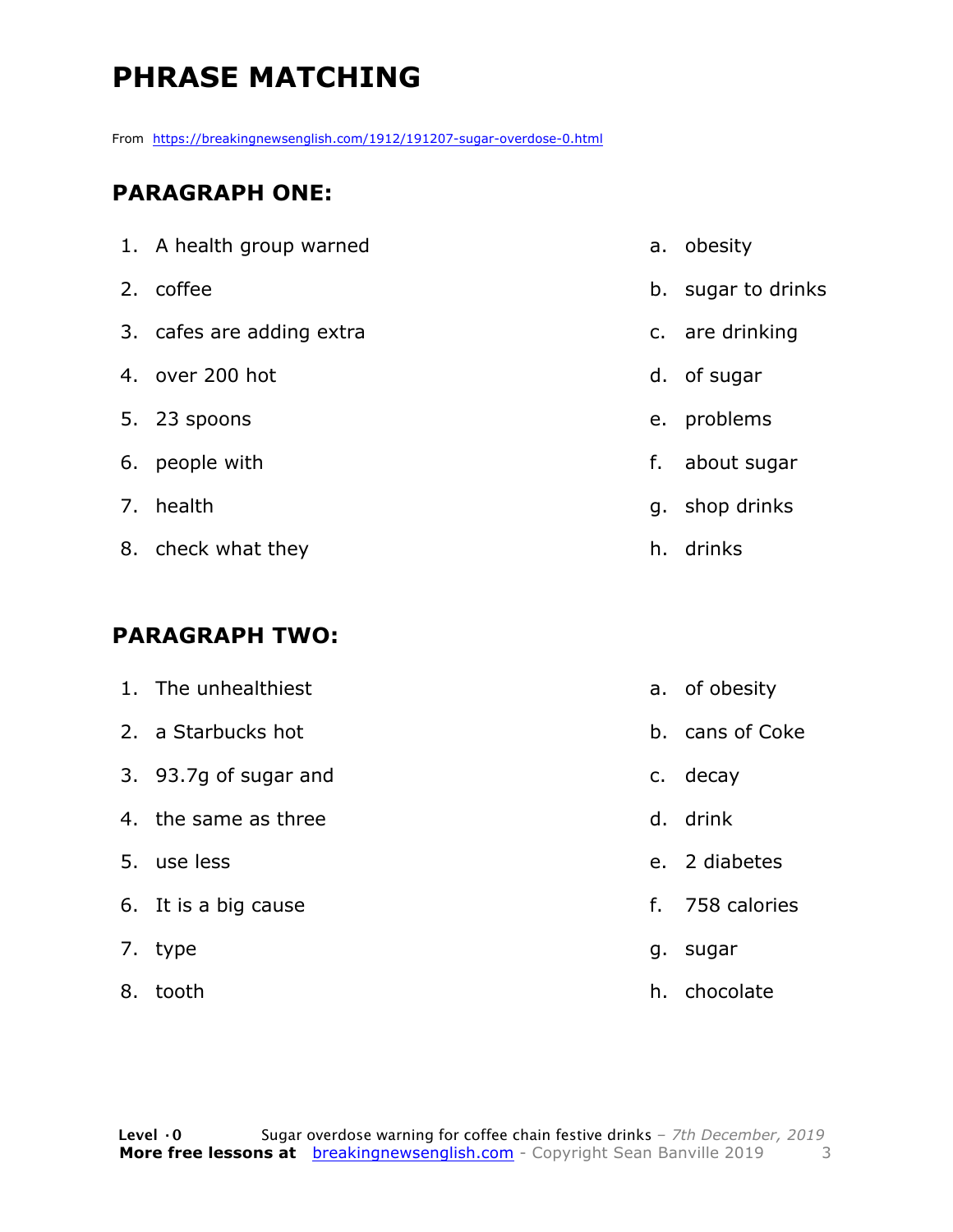### **LISTEN AND FILL IN THE GAPS**

From https://breakingnewsenglish.com/1912/191207-sugar-overdose-0.html

| A health group (1) __________________________ in coffee shop drinks.          |  |
|-------------------------------------------------------------------------------|--|
| Many (2) __________________________________ extra sugar to drinks before      |  |
| Christmas. Action on Sugar (AOS) (3) _______________________ hot              |  |
|                                                                               |  |
| said people with (5) __________________________________ other health problems |  |
|                                                                               |  |
|                                                                               |  |
|                                                                               |  |
| of sugar and 758 calories - the (9) _______________________________ cans of   |  |
| Coke. Starbucks said it (10) _____________________ in all its                 |  |
| drinks. AOS said coffee chains should (11) ________________________________.  |  |
| It is a big cause of obesity, type 2 diabetes                                 |  |
| $(12) \t\underline{\hspace{2cm}}$                                             |  |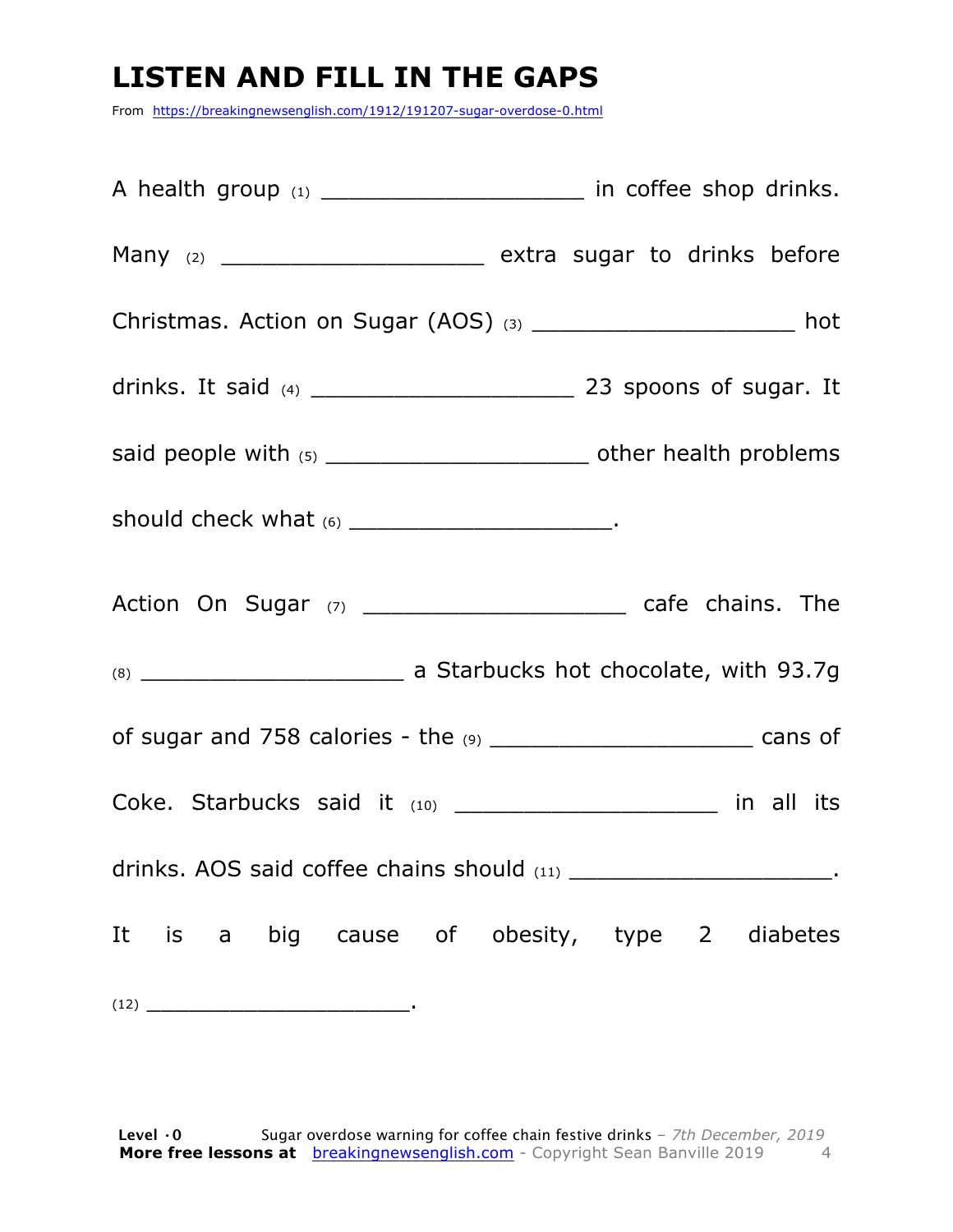# **PUT A SLASH ( / )WHERE THE SPACES ARE**

From https://breakingnewsenglish.com/1912/191207-sugar-overdose-0.html

Ahealthgroupwarnedaboutsugarincoffeeshopdrinks.Manycafesar

eaddingextrasugartodrinksbeforeChristmas.ActiononSugar(AOS)r

esearchedover200hotdrinks.Itsaidsomedrinkshad23spoonsofsugar

.Itsaidpeoplewithobesity,diabetesandotherhealthproblemsshouldc

heckwhattheyaredrinking.ActionOnSugarwenttoninecafechains.Th

eunhealthiestdrinkwasaStarbuckshotchocolate,with93.7gofsugara

nd758calories-thesameasthreecansofCoke.Starbuckssaiditisredu

cingsugarinallitsdrinks.AOSsaidcoffeechainsshoulduselesssugar.Iti

sabigcauseofobesity,type2diabetesandtoothdecay.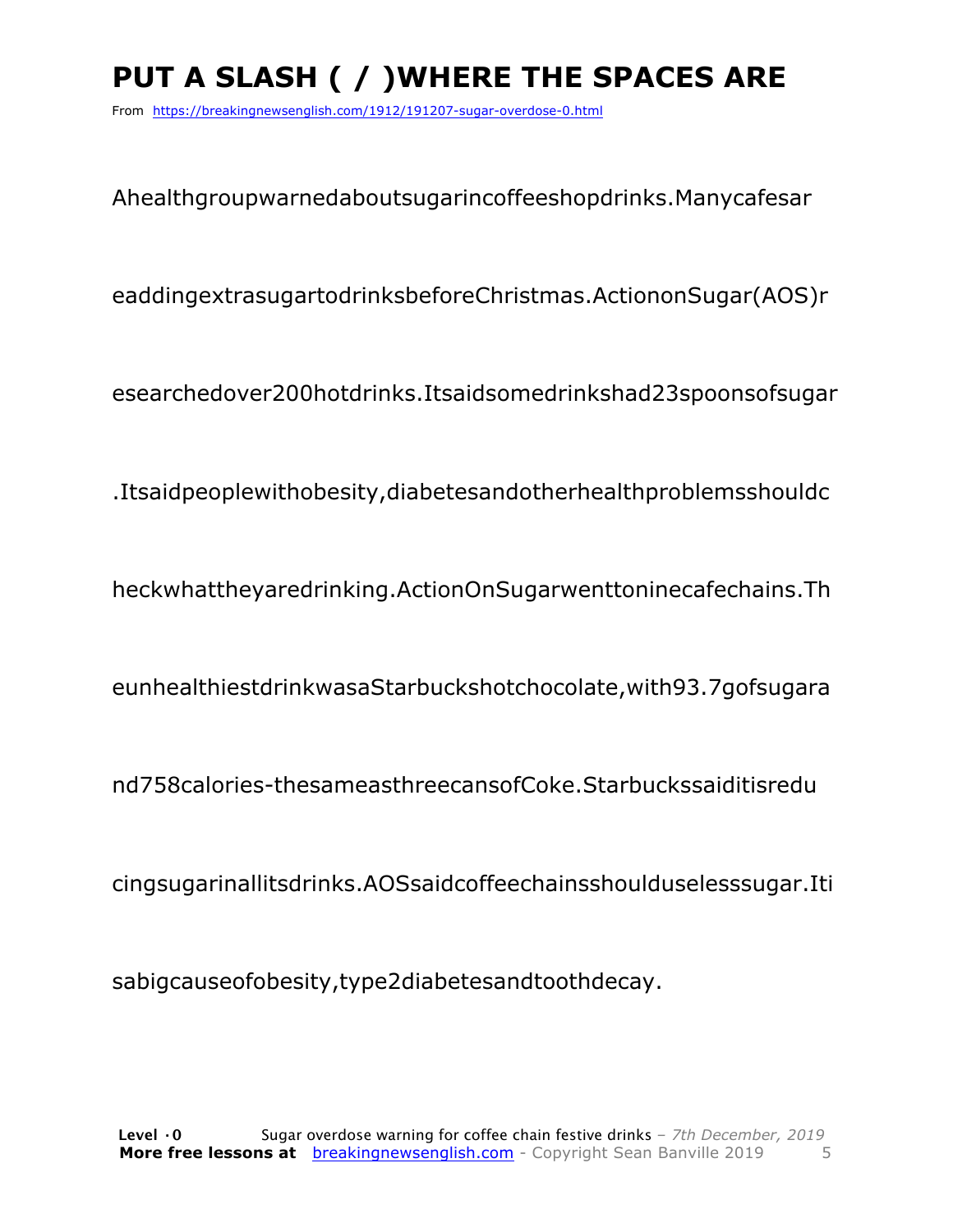### **SUGAR SURVEY**

From https://breakingnewsenglish.com/1912/191207-sugar-overdose-4.html

Write five GOOD questions about sugar in the table. Do this in pairs. Each student must write the questions on his / her own paper.

When you have finished, interview other students. Write down their answers.

|      | STUDENT 1 | STUDENT 2 | STUDENT 3 |
|------|-----------|-----------|-----------|
| Q.1. |           |           |           |
| Q.2. |           |           |           |
| Q.3. |           |           |           |
| Q.4. |           |           |           |
| Q.5. |           |           |           |

- Now return to your original partner and share and talk about what you found out. Change partners often.
- Make mini-presentations to other groups on your findings.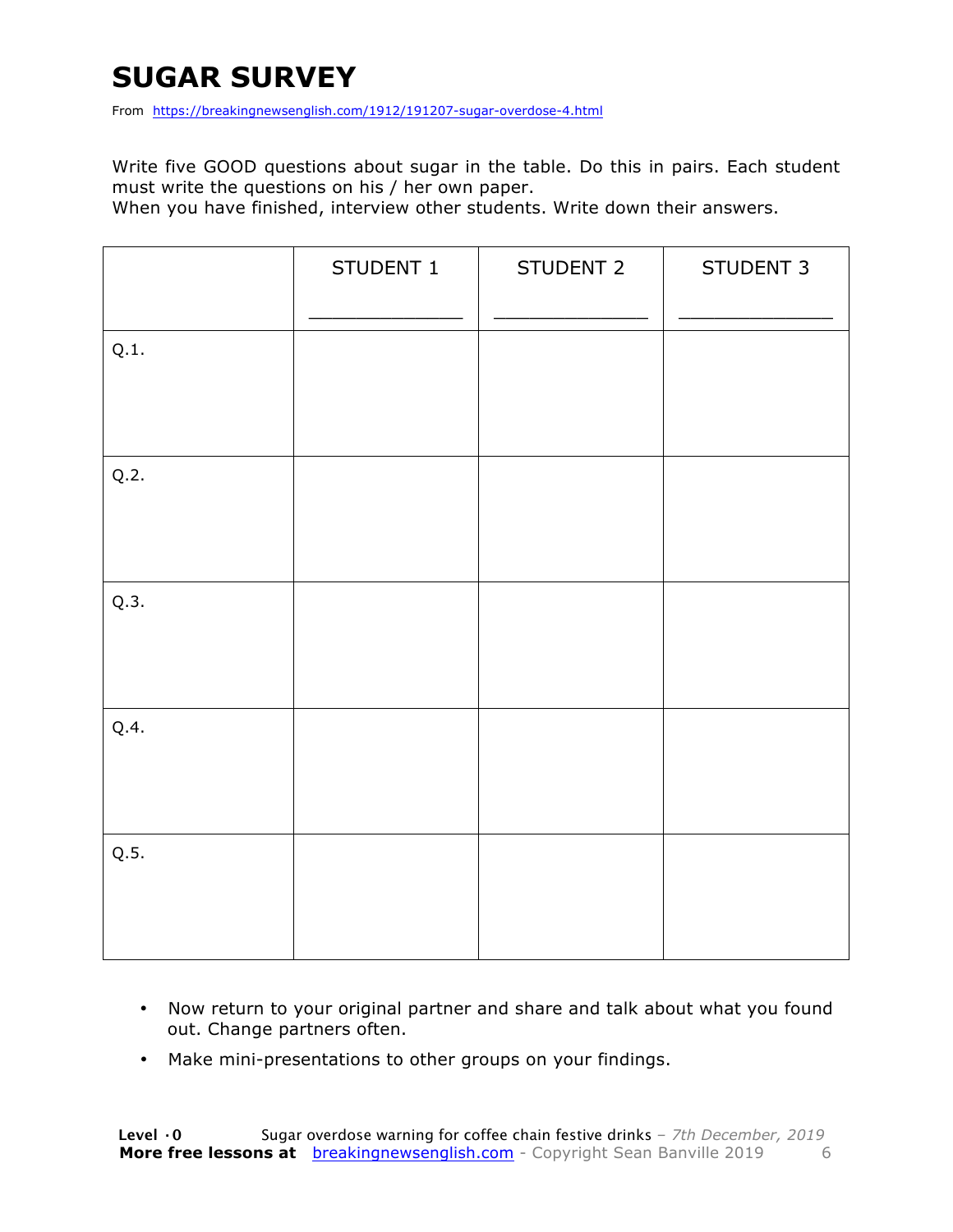### **WRITE QUESTIONS & ASK YOUR PARTNER(S)**

Student A: Do not show these to your speaking partner(s).

| a) |  |  |
|----|--|--|
| b) |  |  |
| c) |  |  |
| d) |  |  |
| e) |  |  |
|    |  |  |
| f) |  |  |

*Sugar overdose warning for coffee chain festive drinks – 7th December, 2019* More free lessons at breakingnewsenglish.com

### **WRITE QUESTIONS & ASK YOUR PARTNER(S)**

-----------------------------------------------------------------------------

Student B: Do not show these to your speaking partner(s).

| a) |  |  |
|----|--|--|
| b) |  |  |
| c) |  |  |
| d) |  |  |
| e) |  |  |
| f) |  |  |
|    |  |  |

**Level ·0** Sugar overdose warning for coffee chain festive drinks *– 7th December, 2019* **More free lessons at** breakingnewsenglish.com - Copyright Sean Banville 2019 7